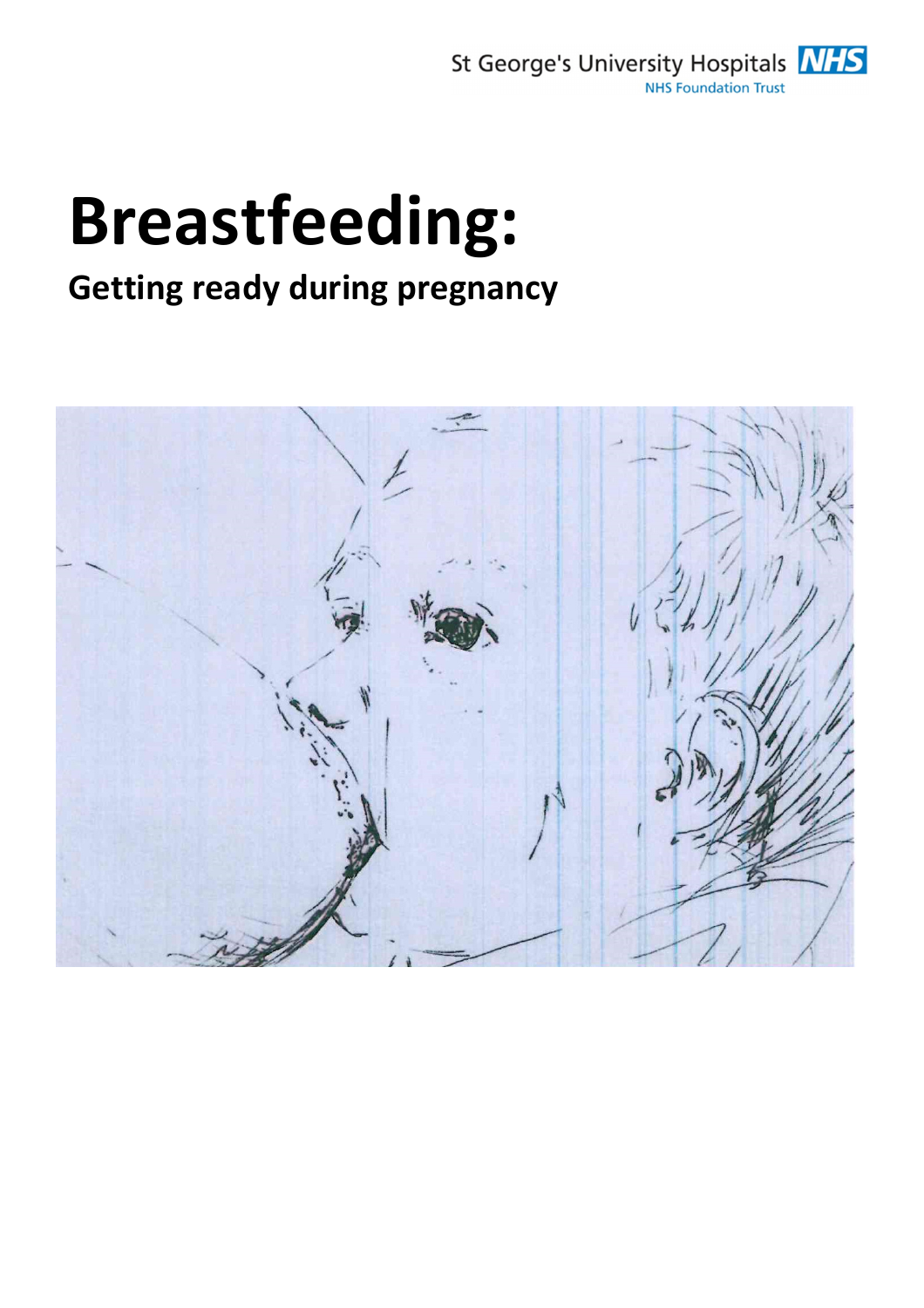Breastfeeding can be one of the most rewarding aspects of motherhood. Sometimes getting there can be a bit challenging - we are here to support you to find your way.

This document should help you to understand:

- 1. The Science Bit: how breastfeeding works and why it's important
- 2. The Practicalities of Breastfeeding a Newborn: what to expect from breastfeeding your baby
- 3. How to Breastfeed: how to achieve comfortable and effective breastfeeding
- 4. Overcoming Breastfeeding Challenges: what to do if you face any difficulties
- 5. Keeping Mum and Baby Safe: related issues such as safe sleeping and how to keep healthy
- 6. Beautiful Breastfeeding: find out how you and your baby can work together to create an enjoyable and successful breastfeeding relationship
- 7. Help!: where can you get some support
- 8. Further Reading

[Disclaimer: This document was put together during the Covid 19 outbreak when all face-toface workshops were suspended. The resources have been selected from the internet and are for information only. Information does not necessarily reflect the views of the Infant Feeding Team at St George's Hospital. This document is intended to compliment the care and information you receive from your midwifery team.]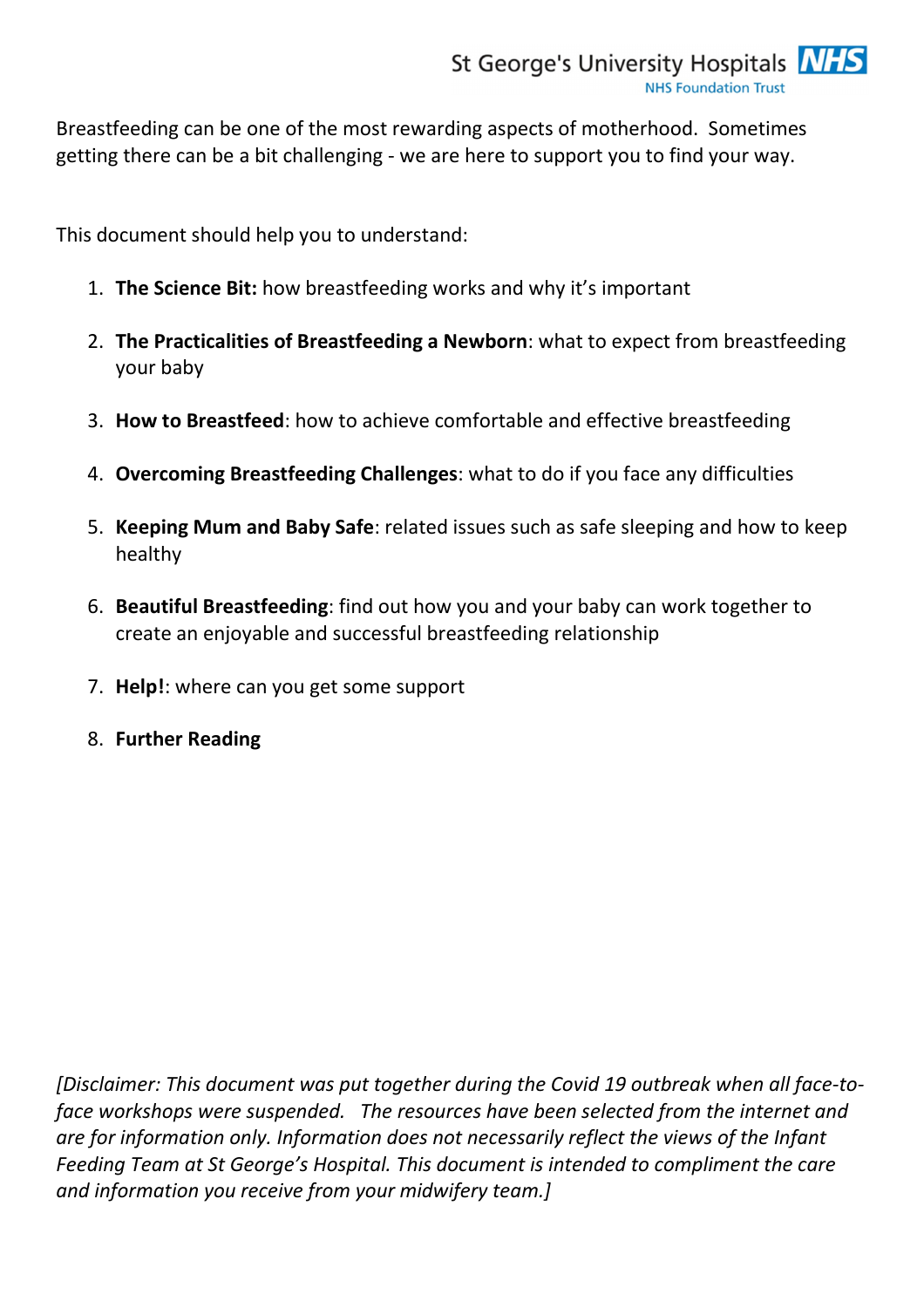#### 1. THE SCIENCE BIT

#### How breastfeeding works and why it's important

Understanding how your body can produce milk and what breastmilk contains should help you make sense of typical feeding behaviours and why there is such a strong public health message to breastfeed your child for as long as you feel able to.

- Explaining the anatomy and physiology of your breasts https://youtu.be/iv28TEA99rg
- How milk is made
	- o https://youtu.be/cMhgFt1xT7cShare
	- o https://abm.me.uk/how-lactation-works/
- What's in breastmilk
	- o https://parentingthefuture.files.wordpress.com/2013/11/whats-in-breastmilk-postercanada.jpg
	- o http://www.human-milk.com/infographic/leaflet.html
- Why does breastfeeding matter?
	- o The World Health Organisation states that breastfeeding is the optimal form of nutrition for your baby. They recommend:
		- initiating breastfeeding within one hour of birth
		- exclusively breastfeeding your child for the first 6 months of life
		- mothers should continue to breastfeed the child to some degree up to 2 years or beyond

https://www.who.int/features/factfiles/breastfeeding/en/

#### o Benefits of breastfeeding

- https://www.nhs.uk/conditions/pregnancy-and-baby/benefits-breastfeeding/
- https://www.llli.org/why-breastfeeding-is-good-for-mothers-mental-health/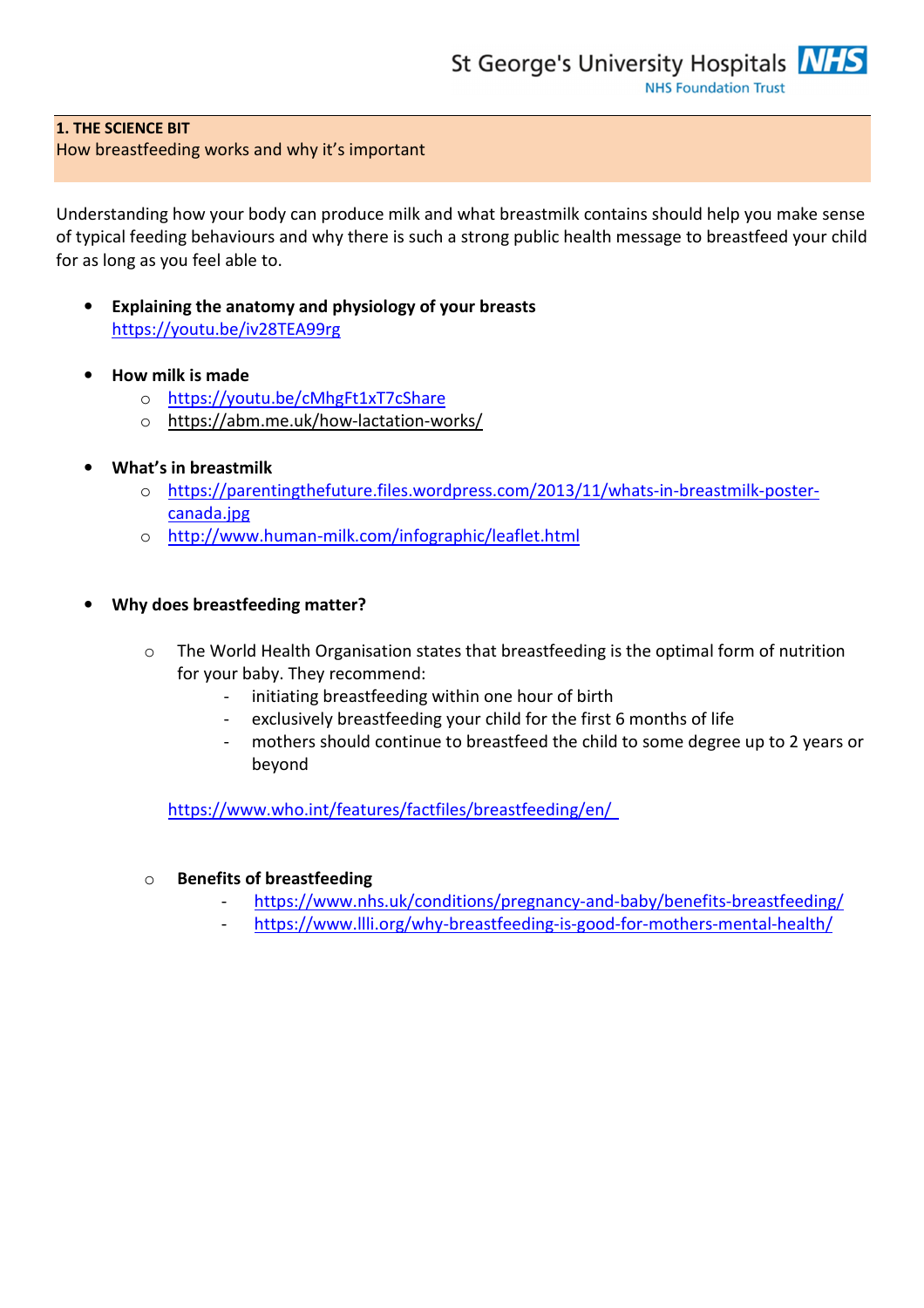#### 2. THE PRACTICALITIES OF BREASTFEEDING A NEWBORN What to expect when breastfeeding your baby

We encourage families to feed their babies responsively (i.e. when you see your baby's feeding cues) as long as your baby is well. As a general rule you should aim to feed your baby 8-12 times in 24 hours. A normal feed lasts 5-40min, though sometimes babies will want to cluster feed for longer periods. Avoid leaving long gaps between feeds as newborn babies need to feed little and often – this may mean you have to be pro-active in waking your baby for a feed, particularly in the early days when your milk supply is not yet established and your baby is still recovering from the birth and acclimatising to life outside of the womb.

#### • How much milk does my baby need?

Your milk volumes change quite rapidly in the early days as your milk transitions from early milk (colostrum) to mature milk. We usually expect your mature milk to come in from day 3 to 5 after birth, though this can vary depending on your individual situation. In the first 24 hours (day 0-1), a healthy term baby needs around 5-7ml colostrum in total so 0.3ml could be a good feed if feeding frequently. By day 3 we would expect your baby to be having around 30ml per feed. If you are breastfeeding, you won't have a concept of how much milk your baby is getting so we need to look at the wider picture (see below). If you need to express for any reason, it is likely that you will need a feeding plan in place to help you establish breastfeeding. Please speak to your midwife if you have any concerns about the volume of milk your baby is getting or if you need support to help your baby to feed well at the breast.

#### • How do I know my baby is getting enough milk?

- o https://www.nhs.uk/conditions/pregnancy-and-baby/breastfeeding-is-baby-gettingenough-milk/
- o https://www.laleche.org.uk/signs-effective-feeding-early-days-2/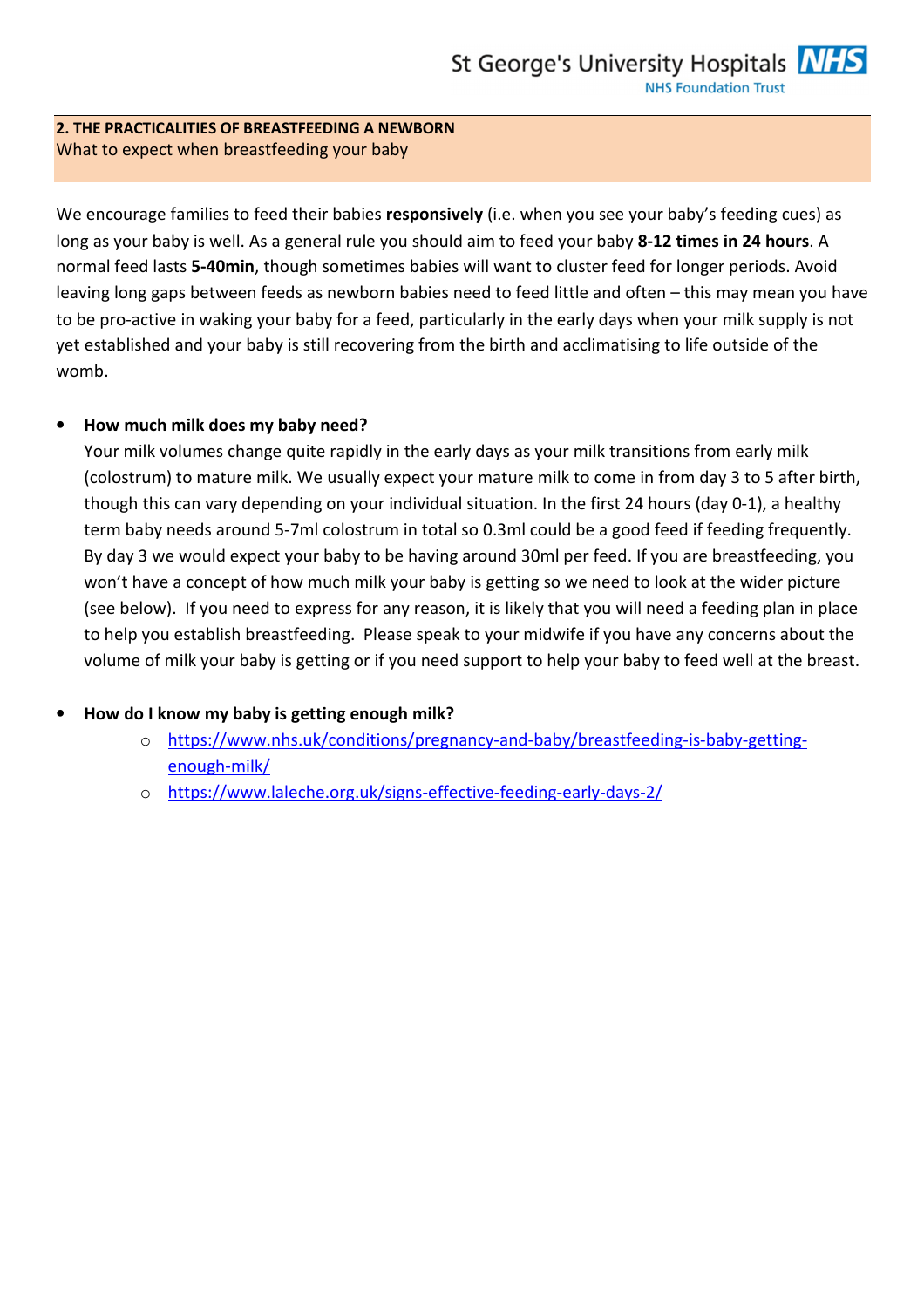#### 3. HOW TO BREASTFEED

How to achieve comfortable and effective breastfeeding

Whilst there are no set rules to successful breastfeeding, the following principles can help you support your newborn baby to follow their own feeding instincts and feed effectively at the breast.

#### PREPARING FOR A FEED

#### • The Magic Hour

Read about the 9 instinctive steps your baby takes in the first few hours after birth http://magicalhour.org/aboutus.html

#### • Skin to Skin

Keeping your baby in close skin contact has many health benefits and is an excellent way to initiate feeding https://www.unicef.org.uk/babyfriendly/baby-friendly-resources/implementing-standards-

resources/skin-to-skin-contact/

#### **Feeding cues**

Be responsive to your baby – are they ready to feed?

- o https://www.breastfeedinginsheffield.co.uk/mum-and-baby/baby-feeding-cues/
- o https://kellymom.com/bf/normal/hunger-cues/

#### POSITION AND ATTACHMENT: THE CORNERSTONE OF SUCCESSFUL BREASTFEEDING

Adopting a position that is comfortable for you and your baby will allow you both to relax so that your baby can feed for as long as they need. Supporting your baby to latch deeply onto the breast will ensure that their sucking efforts are effective and that you remain comfortable.

#### • The CHINS principle

#### C

Hold your baby CLOSE so their knees touch you too and they don't have to stretch – use pillows/props to take their weight

#### H

With your palm across their back, your fingers should come up just behind your baby's ears, giving support whilst allowing your baby's HEAD to TILT back as they get ready to latch on

I

Keep your baby comfortable and avoid twisting by positioning them so that their ear, shoulder and hip are all IN LINE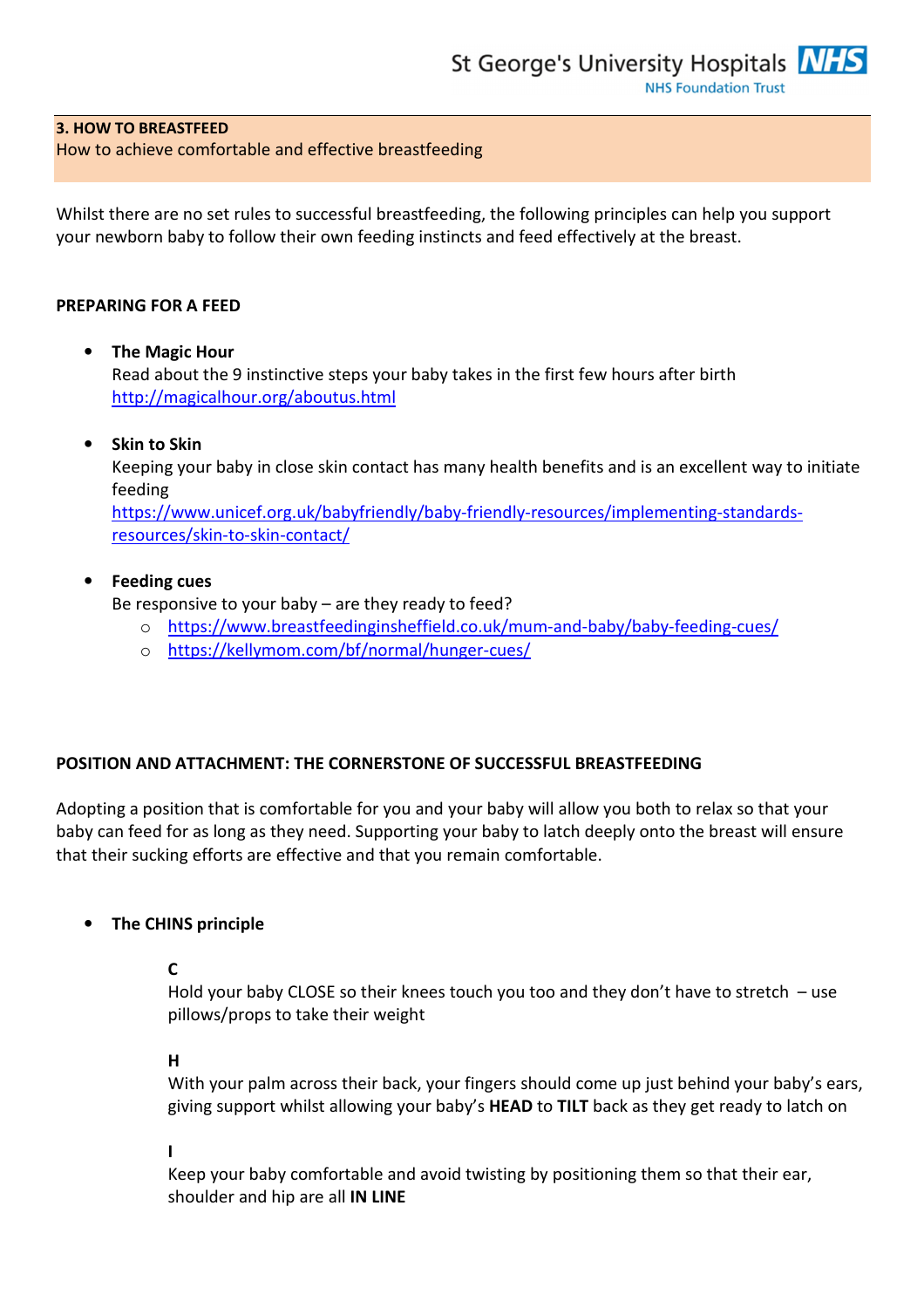#### N

You should position your baby's NOSE to your NIPPLE (opposed to mouth to nipple) so that they are looking up at it. When your baby is ready to feed, they will open their mouth and tilt their head back; you can then use your palm to bring their body forward, aiming for their chin to make contact with your breast first before using your fingers to roll their wide open mouth up and onto the breast, like placing a coat on a coat hook. You should bring your baby onto the breast quickly and confidently to take advantage of their wide mouth (it only happens fleetingly).

S

S for SUSTAINABLE – how comfortable are you? Enough pillows? Been to the toilet? Water and snacks nearby? Phone to hand? Sort yourself out first - you may be there for a while!!

If your baby is latched well on the breast, their CHIN will be pressing firmly into the breast and maintain close contact for the duration of the feed. The chin plays an important role in massaging the breast tissue to help the milk to flow.

- How to hold your baby https://globalhealthmedia.org/portfolio-items/breastfeedingpositions/?portfolioCats=191%2C94%2C13%2C23%2C65
- How to support your baby to latch deeply onto the breast https://globalhealthmedia.org/portfolio-items/breastfeedingattachment/?portfolioCats=191%2C94%2C13%2C23%2C65

#### • Breast Compressions

Compressions are a great way to help the milk to start flowing nicely at the start of a feed and to encourage active sucking if your baby becomes sleepy whilst feeding. https://youtu.be/OhnnTps1Ls

• Hand expressing https://youtu.be/axQi5PqRZ0M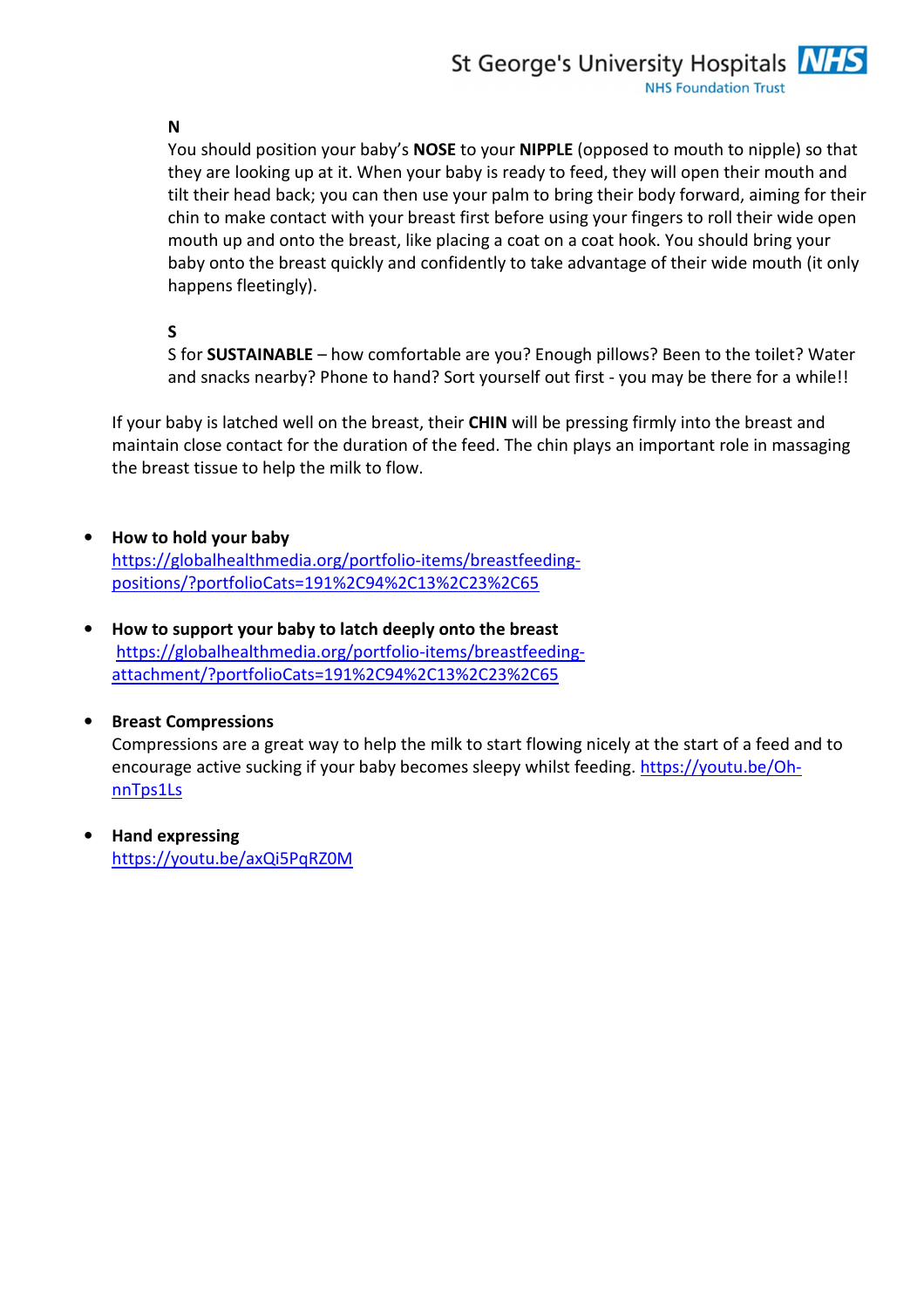#### 4. OVERCOMING BREASTFEEDING CHALLENGES What to do if you face any difficulties

Breastfeeding can sometimes throw up curve balls that can make life a little bit harder. Here are some common issues with advice on how to overcome them:

- Struggling to establish breastfeeding. If you are having issues with a non-latching baby or low milk supply please speak to your midwife or the Infant Feeding Team for support as you will need a feeding assessment and feeding plan
- **Mix feeding** 
	- o Pumping: https://kellymom.com/category/bf/pumpingmoms/pumping/
	- o Dietary information: https://www.firststepsnutrition.org/infant-milks-overview
- Engorgement https://kellymom.com/bf/concerns/mother/engorgement/
- Sore nipples https://www.llli.org/breastfeeding-info/breastfeeding-sore-nipples/
- Mastitis
	- o https://www.nhs.uk/conditions/mastitis/
	- o https://www.breastfeedingnetwork.org.uk/publications-leaflets/

#### • Blocked ducts

https://www.nct.org.uk/baby-toddler/feeding/common-concerns/blocked-milk-ducts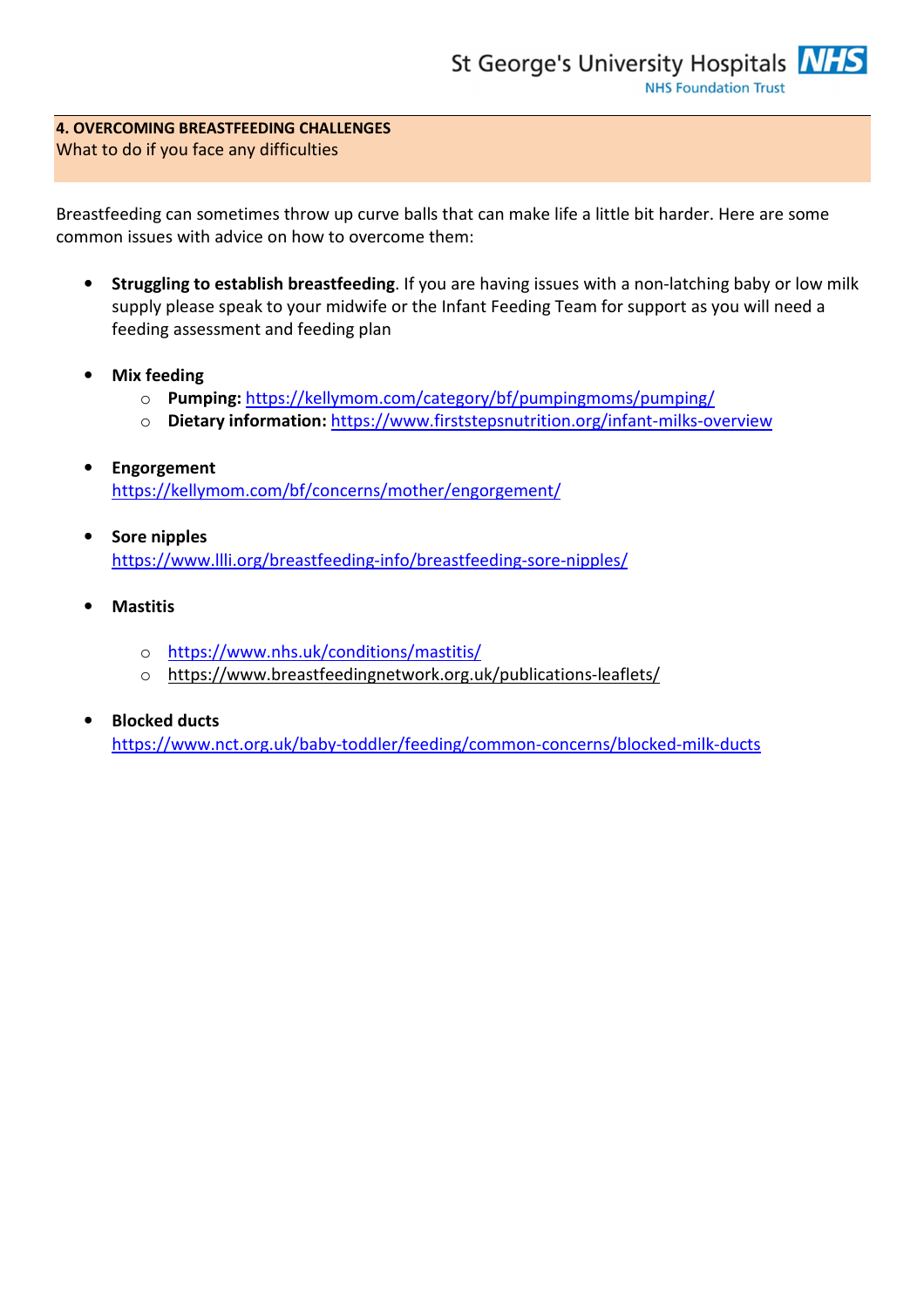### 5. KEEPING MUM AND BABY SAFE AND HEALTHY

Related issues such as safe sleeping and how to keep healthy

Breastfeeding has many benefits for your whole family. Follow the guidance below to help you enjoy this way of mothering. Please speak to your midwife or GP if you have any specific concerns.

#### • Safe sleeping

- o https://www.lullabytrust.org.uk/safer-sleep-advice/
- o https://www.unicef.org.uk/babyfriendly/baby-friendly-resources/sleep-and-night-timeresources/caring-for-your-baby-at-night/
- Dietary advice https://www.nhs.uk/start4life/baby/breastfeeding/healthy-diet/food-and-drinks-to-include/
- Drugs in breastmilk https://www.breastfeedingnetwork.org.uk/detailed-information/drugs-in-breastmilk/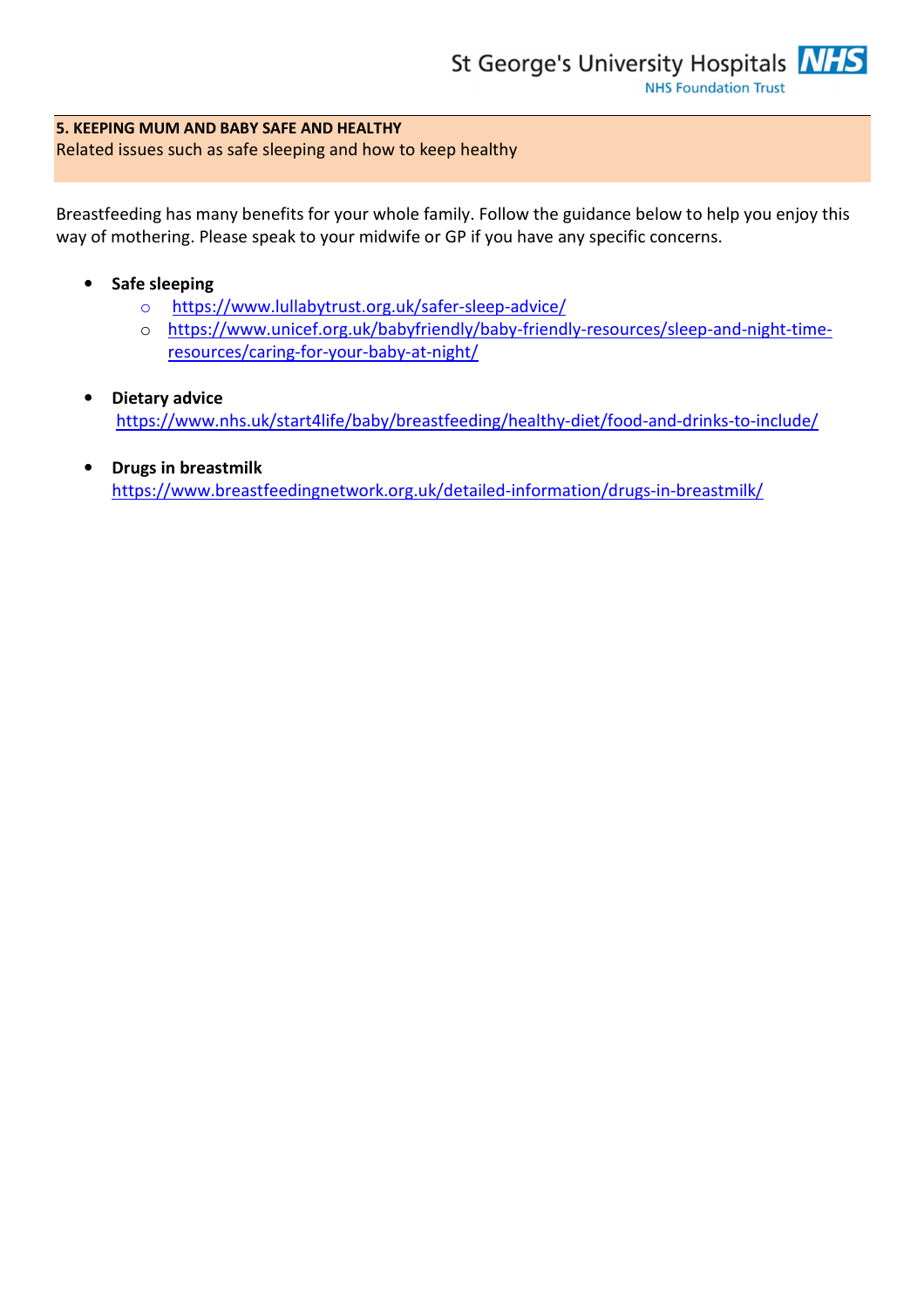#### 6. BEAUTIFUL BREASTFEEDING

Find out how you and your baby can work together to create an enjoyable and successful breastfeeding relationship

Breastfeeding isn't always easy, but you can take steps to make it more enjoyable.

- Embrace the 'fourth trimester' and take things slowly https://www.nct.org.uk/baby-toddler/emotional-and-social-development/what-fourth-trimester
- Mindful breastfeeding https://www.laleche.org.uk/mindful-breastfeeding/
- Take a break Prioritise sleep over social engagements. Rest is so important for the health of you and your baby. If sleep is hard to come by, pop some relaxing music on and try to relax for a few moments. https://youtu.be/V3u7mNTG09g
- Get support from your family and your partner You are not in this alone, and you need looking after too! https://www.nct.org.uk/baby-toddler/feeding/tips-for-dads-and-partners/how-can-dads-andpartners-support-breastfeeding
- Find your tribe!

Parenting a newborn can be a lonely world. Stay connected - there are loads of networks you can access online and in your local community. Feeling the solidarity of other mums can be a saving grace at the 3am feed!

• Finding your way When it comes to breastfeeding, there is no rulebook. https://www.breastfeedingnetwork.org.uk/what-breastfeeding-looks-like/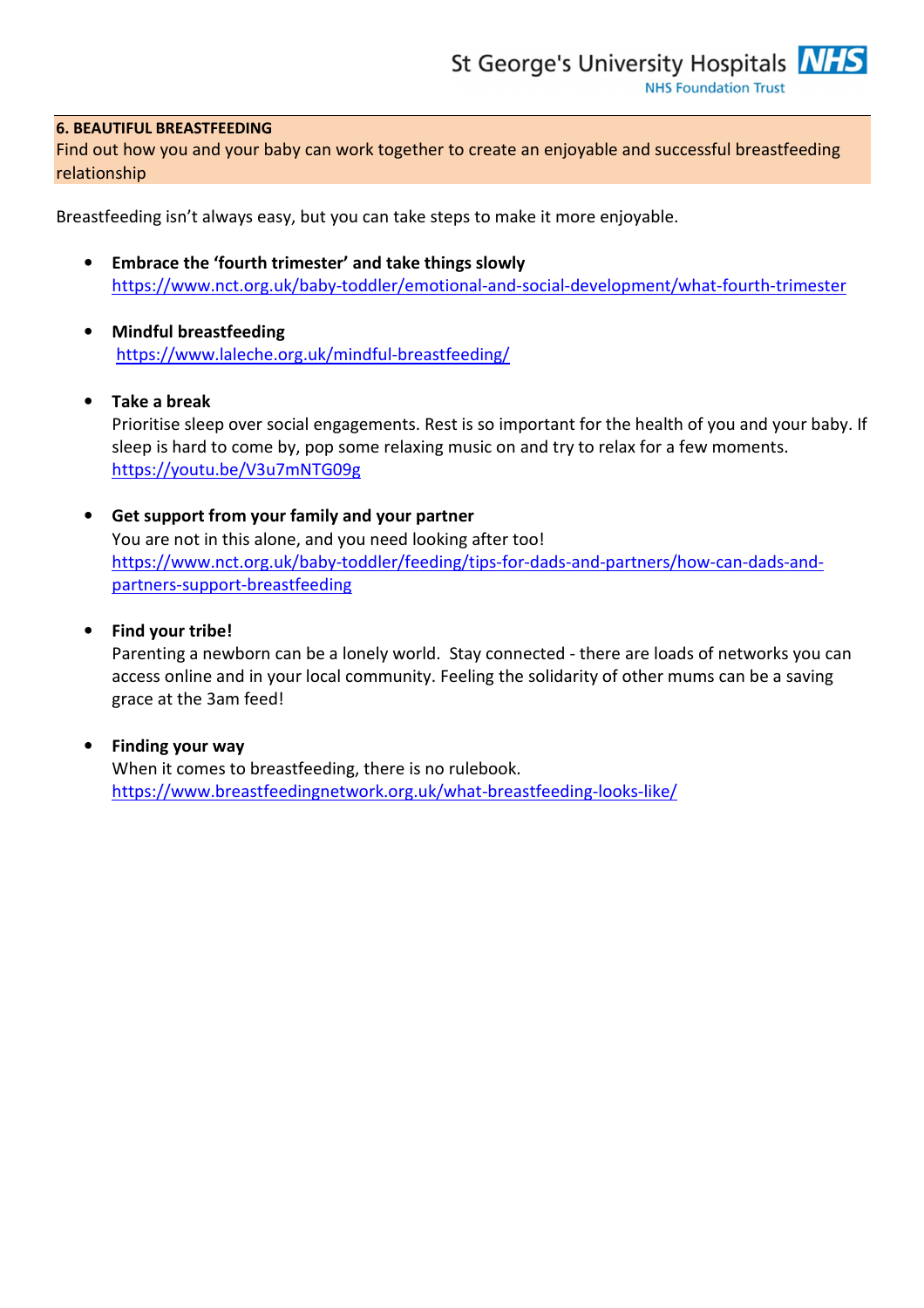#### 7. HELP!

Where can you get some support?

There is lots of support available to help you and your baby get breastfeeding off to the best start.

- In the hospital, all of our midwives, maternity support workers and healthcare assistants are trained at giving feeding support.
- At home, your community midwife and health visitor can give you feeding support.
- There is also a range of breastfeeding support groups (details included in your discharge pack). If you live in a different area, your community midwife will be able to advise you about local services.
- The Infant Feeding team work with women who are experiencing more complex feeding issues. If you feel you need support or need some advice on where to go, please call us on 07766800365.
- National Breastfeeding Helpline 0300 100 0212